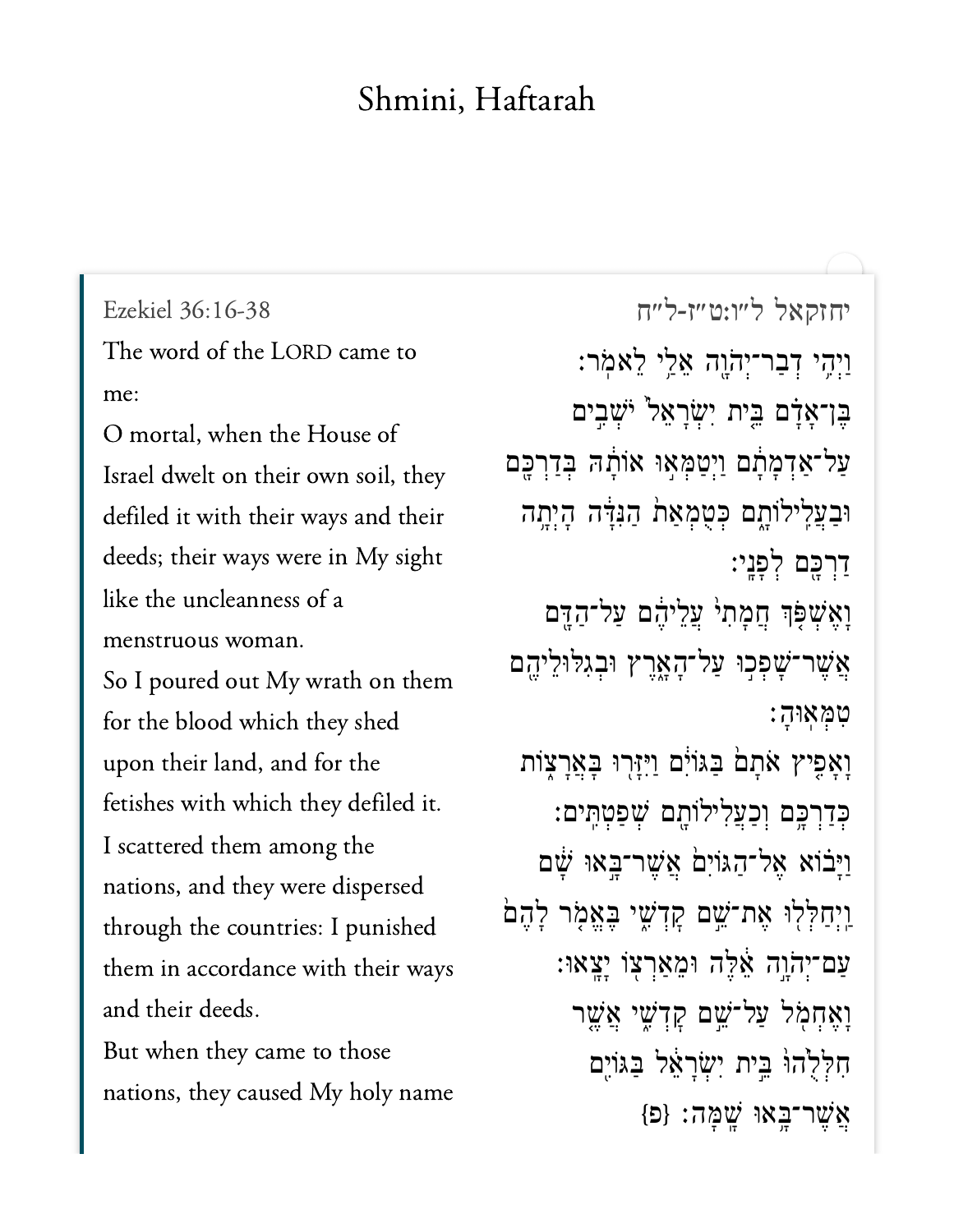to be profaned, in that it was said of them, "These are the people of the LORD, yet they had to leave His land." My

 $\overline{r}$  name, which the House of  $\overline{r}$ is<br>Italian have profaned to be profaned to be profaned to be profaned to be profaned to be profaned to be profane<br>Italian have profaned to be profaned to be profaned to be profaned to be profaned to be profaned to be profa Israel have caused to be profaned among the nations to which they have come.

Say to the House of Israel: Thus said the Lord GOD: Not for your sake will I act, O House of Israel, but for My holy name, which you have caused to be profaned among the nations to which you have I will sanctify My great name

I will sanctify My great name which has been profaned among the nations-among whom you have caused it to be profaned. And the nations shall know that I am the LORD-declares the Lord GOD-when I manifest My holiness before their eyes through you.

ַלְבֶّן אֵמְר לְבֵית־יִשְׂרָאֵל כָּה אָמַר ְאֲדֹנֵי יֵהֹוָׂה לְא לִמְעַנָכֵם אֲנֵי עֹּשֶׂה ֵּ֣בית ִיְׂשָרֵ֑אל ִּ֤כי ִאם־ְלֵׁשם־ׇקְדִׁש֙י ֲאֶׁ֣שר ִחַּלְלֶּ֔תם ַּבּגֹוִ֖ים ֲאֶׁשר־ָּ֥באֶתם ָֽׁשם׃ וְקִדַּשִׁתְּ֫י אֶת־שָׁמֶי הַגֲדֹוֹל הַמְחָלַּל ַּבְּגֹוָֹּׂם אֲשֶׁר חִלַּלְתֶּם בְּתוֹכֶם וְיָדְעוּ ַהּגֹוִ֜ים ִּֽכי־ֲאִ֣ני ְיֹהָ֗וה ְנֻא֙ם ֲאֹדָ֣ני ֱיֹהִ֔וה ְּבִהָּקְדִׁ֥שי ָבֶ֖כם ְלֵעיֵניֶֽהם׃ וְלָקַחְתִּ֖י אֶתְכֶםۢ מִן־הַגּוֹיִ֔ם וִקִּבַּצִּתֵּי ְאֶתְכֶם מְכָּל־הָאֲרָצָוֹת וְהֵבֵאתֵי ָאֶתְכֶם אֱל־אֲדָמַתְכֵם: וְזַרַקִּתִּי עֲלֵיִכֵם מֵיִם טָהוֹרִים ּוְטַהְרֶּ֑תם ִמֹּ֧כל ֻטְמאֹוֵתיֶ֛כם ּוִמׇּכל־ִּגּ֥לּוֵליֶ֖כם ֲאַטֵ֥הר ֶאְתֶֽכם׃ וְנָתַתִּי לָכֵםׂ לֵב חָדָּשׁ וִרְוּחַ חֲדָשָׁה ֶאֵּ֣תן ְּבִקְרְּבֶ֑כם ַוֲהִ֨סֹרִ֜תי ֶאת־ֵ֤לב ָהֶ֙אֶב֙ן ִמְּבַׂשְרֶ֔כם ְוָנַתִּ֥תי ָלֶ֖כם ֵ֥לב ָּבָֽׂשר׃ וְאֶת־רוּחֶי אֶתֱן בִּקְרִבְּבֶם וְעָ*ֹ*שִׂיתִי אֶת אֲשֶׁר־בְּחָקַי הֵלֵׂכוּ וּמִשְׁפַּטֵי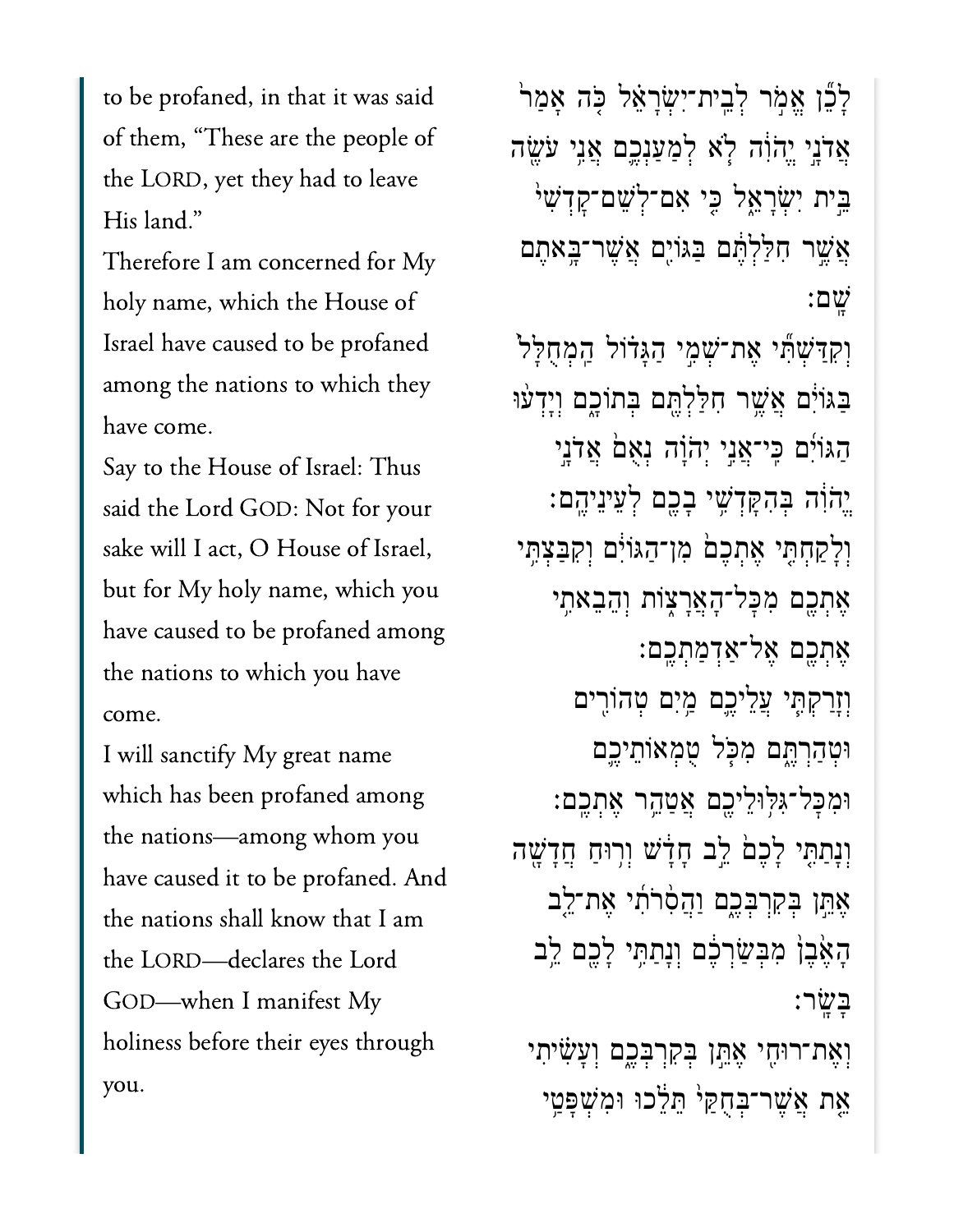I will take you from among the nations and gather you from all the countries, and I will bring you back to your own land. I will sprinkle clean water upon  $\frac{1}{1}$  from all  $\frac{1}{1}$  from all  $\frac{1}{1}$  from all  $\frac{1}{1}$  from all  $\frac{1}{1}$  from all  $\frac{1}{1}$  from all  $\frac{1}{1}$  from all  $\frac{1}{1}$  from all  $\frac{1}{1}$  from all  $\frac{1}{1}$  from all  $\frac{1}{1}$  from all  $\frac{1}{1}$  fr cleanse you from all your uncleanness and from all your  $\mathcal{C}$  is a new heart  $\mathcal{C}$ 

 $\overline{a}$  and  $\overline{b}$  into  $\overline{b}$  into  $\overline{b}$  into  $\overline{b}$  into  $\overline{b}$  into  $\overline{b}$  into  $\overline{b}$  into  $\overline{b}$  into  $\overline{b}$  into  $\overline{b}$  into  $\overline{b}$  into  $\overline{b}$  into  $\overline{b}$  into  $\overline{b}$  into  $\overline{b}$  int and put a new spirit into you: I from  $y_1$  and  $y_2$  and  $y_3$  and  $y_4$  and  $y_5$  and  $y_6$  are  $y_7$  and  $y_8$  and  $y_9$  are  $y_1$  and  $y_1$  and  $y_2$  are  $y_1$  and  $y_3$  are  $y_1$  and  $y_2$  are  $y_1$  and  $y_3$  are  $y_1$  and  $y_2$  are  $y_3$  and  $y_4$  are  $\begin{array}{ccc} \n\cdot & \cdot & \cdot & \cdot & \cdot \n\end{array}$ 

and I will put My spirit into you. Thus I will cause you to follow My laws and faithfully to observe My Then you shall dwell in the land

Then you shall dwell in the land which I gave to your fathers, and you shall be My people and I will be your God.

And when I have delivered you from all your uncleanness, I will summon the grain and make it

ִּתְׁשְמ֖רּו ַוֲעִׂשיֶֽתם׃ וִיֹּשַׁבְתֵּם בָּאֶרֵץ אֲשֶׁר נָתָתִּי ַלַאֲבְתֵיכֶם וְהָיֶיֶתֶם לִ<sup>וּ</sup> לְעָּׁם וְאֲנֹכִי ֶאְהֶ֥יה ָלֶ֖כם ֵלאֹלִֽהים׃ וְהוֹשַׁעְתֵּי אֶתְבֶׁם מִכְּל טָמְאִוֹתֵיִכֵּם וְקַרֵאתִי אֱל־הַדָּגַןְ וְהִרְבֵּיְתֵי אֹתֹוֹ ְוֹלא־ֶאֵּ֥תן ֲעֵליֶ֖כם ָרָֽעב׃ וְהִרְבֵּיִתְיֹ אֱת־פִּרֵי הַעֵּׁץ וּתְנוּבַת ַהַשֶּׂדֶה לְמַּעַן אֲשֶׁר לְא תִקְחָוּ עָוֹד ֶחְרַּ֥פת ָרָ֖עב ַּבּגֹוִֽים׃ ּוְזַכְרֶּת֙ם ֶאת־ַּדְרֵכיֶ֣כם ָהָרִ֔עים ּוַמַעְלֵליֶ֖כם ֲאֶׁ֣שר ֹֽלא־טֹוִ֑בים וּנִקְטֹתֵםׂ בִּפְנֵיכֶם עֲל עֲוֹנָתֵיכֶם וְעַ*ל* ּתֹוֲעבֹוֵתיֶֽכם׃ ֿלְא לִמַעַנְכֶם אֲנִי־עֹּשֶׂה נִאָּם אֲדֹנֵי יֵהֹוָה יִוַּדַע לָכֶם בְּוֹשׁוּ וְהִבְלְמֶוּ ִמַּדְרֵכיֶ֖כם ֵּ֥בית ִיְׂשָרֵֽאל׃ }ס{ ּכָּׂה אָמַרֹ אֲדֹנֶי יֱהֹוָׁה בְּיוֹם טַהֲרִי ְאֶתְבֶ֫ם מִכְּל עֲוֹנְוֹתֵיכֵם וְהִוֹּשֲבִתְּי ָאֶת־הֱעַרִים וְנִבְנִוּ הֶחֲרָבִוֹת: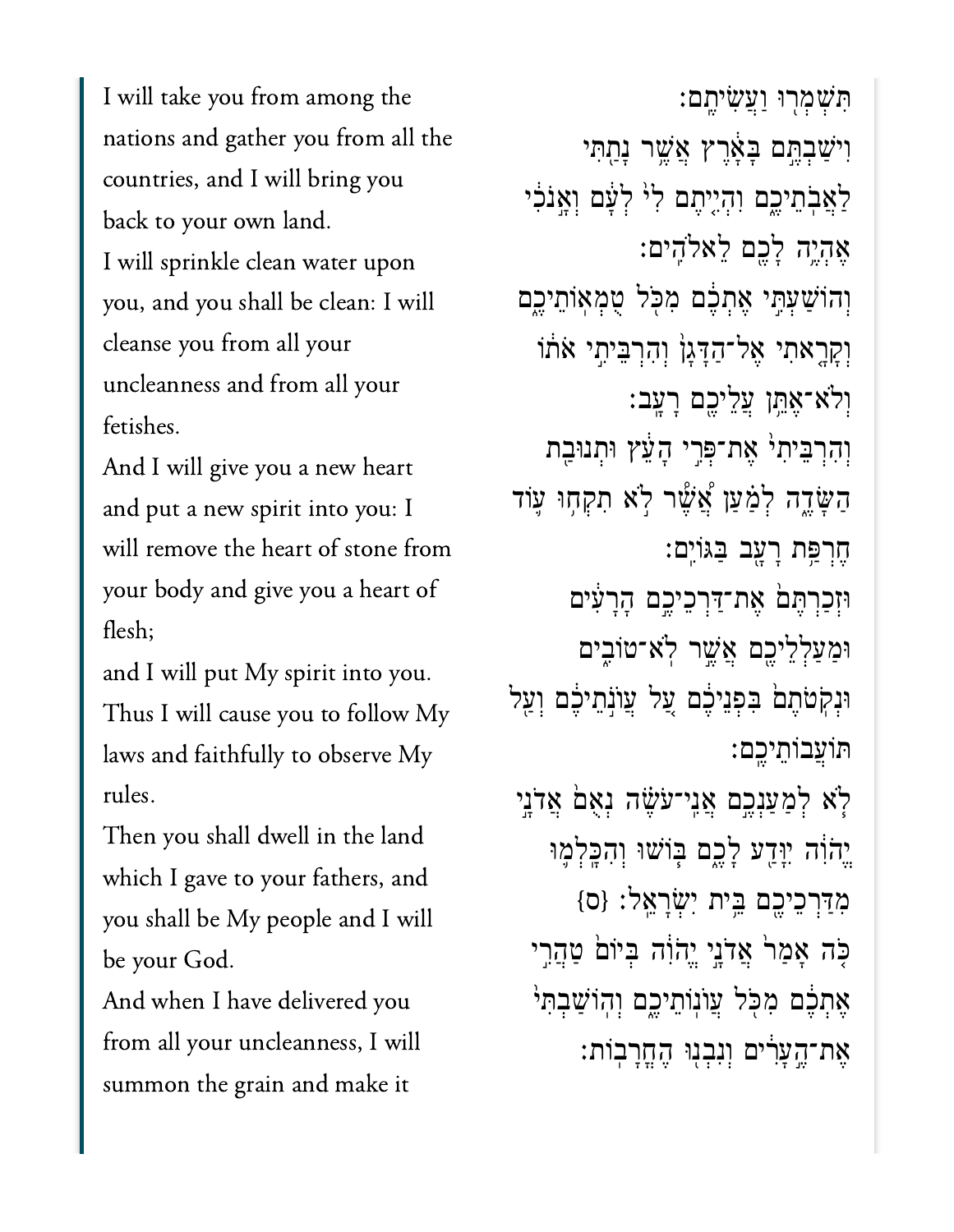abundant, and I will not bring famine upon you. I will make the fruit of your trees and the crops of your fields abundant, so that you shall never again be humiliated before the nations because of famine. o<br>nations because of famine.<br>Then you shall recall your evil ways and your base conduct, and you shall loathe yourselves for your iniquities and your abhorrent  $\frac{1}{\sqrt{2}}$ practices.<br>Not for your sake will I act—

declares the Lord GOD-take good note! Be ashamed and humiliated  $\mathbf{I}$ Thus said the Lord God. And I see the Lord God. And I see the Lord God. And I see the Lord God. And I see the <br>The Lord God. And I see the Lord God. And I see the Lord God. And I see the Lord God. And I see the Lord God.

Thus said the Lord GOD: When I have cleansed you of all your iniquities, I will people your settlements, and the ruined places shall be rebuilt; and the desolate land, after lying waste in the sight of every passerby, shall again be tilled.

ְוָהָ֥אֶרץ ַהְּנַׁשָּ֖מה ֵּתָעֵ֑בד ַּ֚תַחת ֲאֶׁ֣שר ָהְיָ֣תה ְׁשָמָ֔מה ְלֵעיֵ֖ני ׇּכל־עֹוֵֽבר׃ וְאָמְרֹוּ הָאֶרֶץ הַלֵּזוּ<sup>וֹ</sup> הַ**ּנְשַׁמֶּה הָיְתֶה** ּכְּגַן־עֱדֶן וְהֶעָּרֶים הֶחֱרֵבְוֹת וְהַנְשַׁמְּוֹת וְהַנֶּהֱרָסְוֹת בְּצוּרְוֹת ָיָֽׁשבּו׃ ֿוְיָדְעִוּ הַגּוֹיִם אֲשֶׁר יְשָׁאֲרוּ סִבִיּבְוֹתֵיכֵם *בִּי* | אֲנֵי יְהֹוָה בְּנִיתִי ַהֲנֵּהֵרְסֹוֹת נַטְעִתִּי הַגְּשָׁמֶה אֲנֵי  $\{0\}$  יִהְוֶה דְּבֵּרְתִּי וְעָשֵׂיתִי: {ס ֹּ֤כה ָאַמ֙ר ֲאֹדָ֣ני ֱיֹהִ֔וה ֗עֹוד ֹ֛זאת אִדָּרֵֽשׁ לְבֵית־יִשְׂרָאֵל לַעֲשְׂוֹת לָהֱם ַאֲרְבֵּה אֹתֶם כַּצְאוָ אָדָם: ּכְּצָׂאן קְדָשִׁים כְּצָאן יִרוּשָׁלַם בִּמְוֹעֲדִיהָ כֵּוְ תְּהָיֵיׁנָה הֶעָרִים הֶחֲרֵבֹוֹת מְלֵאָוֹת צְאֹן אָדֶם וְיָדְעִוּ ַכּי־אָני יהוה: {פ